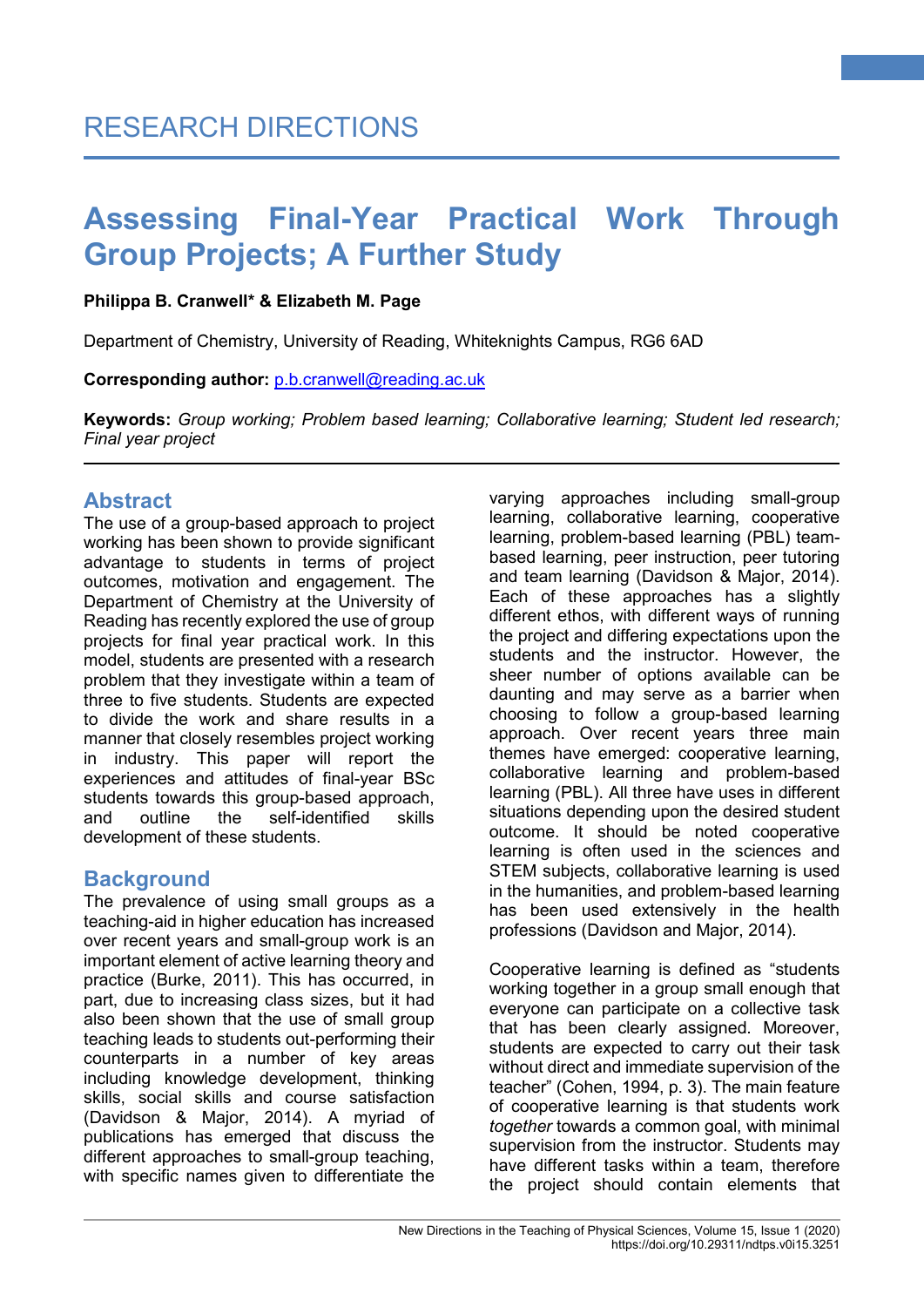involve individual effort (Davidson & Worsham, 1992). Davidson and Worsham (1992) suggest that there are four critical criteria for a successful cooperative learning task: (1) the task or learning activity must be suitable for group work; (2) student-to-student interaction in small groups must be facilitated; (3) interdependence between students is structured to foster cooperation in small groups; and (4) there must be individual responsibility and accountability. In later work, Davidson (1992, 2004) added a fifth criterion: there should be cooperative and mutually helpful behaviour amongst students. Extensive meta-analysis by Springer, Stanne and Donovan (1999) has shown core differences between STEM undergraduate students working in a cooperative learning environment compared to those who have not. Firstly, students working in a cooperative learning environment performed better than counterparts; secondly, these students are more likely to continue further study within STEM subjects compared to their counterparts; and thirdly these students tended to have a more favourable attitude towards the STEM topics than their counterparts.

Collaborative learning is when "students and faculty work together to create knowledge" (Matthews,1996, p. 101) i.e. students work in collaboration with the instructor to reach a common goal and are required to articulate and defend their ideas (Laal & Laal, 2012). For example, in a collaborative project, students could divide the task and assemble individual parts to accomplish the common goal with minimal interdependence. In a cooperative project, all members would be held accountable to increase their knowledge of the individual parts (Davidson & Major, 2014). Within a collaborative learning project, the learning responsibility still resides with the students and when addressing the research question each student may have a different task that builds towards reaching the common goal. Forrestal (in Brubacher *et al.*, 1990) states that the five stages of collaborative learning are:

• Engagement - students meet and engage with information about the question or project, for example by reading papers or attending a lecture.

Exploration - students make an initial exploration of the information and link past experience with any new information that they have been given.

**2**

- Transformation students work with the information to understand it. The instructor can become involved at this stage and may address misconceptions or provide additional information.
- Presentation students present their findings to a critical audience.
- Reflection students look back at what they have learnt to gain a deeper understanding of the content and learning process they have just completed.

Collaborative learning has not been as widely researched as cooperative learning, but numerous positive outcomes have been cited. For example, Cabrera *et al.* (2002) found positive outcomes in relation to student attainment and openness to diversity and Tinto, Goodsell and Russo (1993) found positive effects on student engagement.

Problem-based learning (PBL) is where the problem provides the learning and there can be more than one answer (Davidson & Major, 2014; Major & Eck, 2000). As stated earlier, PBL has been widely adopted by the medical profession and relies upon students working with complex, real-world problems. It has been suggested that PBL addresses many of the desirable outcomes from an undergraduate education including critical thinking, evaluation, cooperative working, versatile communication skills and using research skills to become a continual learner (Boud & Feletti, 1997, p. 2). Barrows (1986) identifies the nine essential characteristics of a PBL task as:

- Problem-based, to address a real-world issue
- Interdisciplinary
- Authentic
- Motivating
- Student-centred
- Self-directed
- Skill-directed
- **Collaborative**
- **Reflective**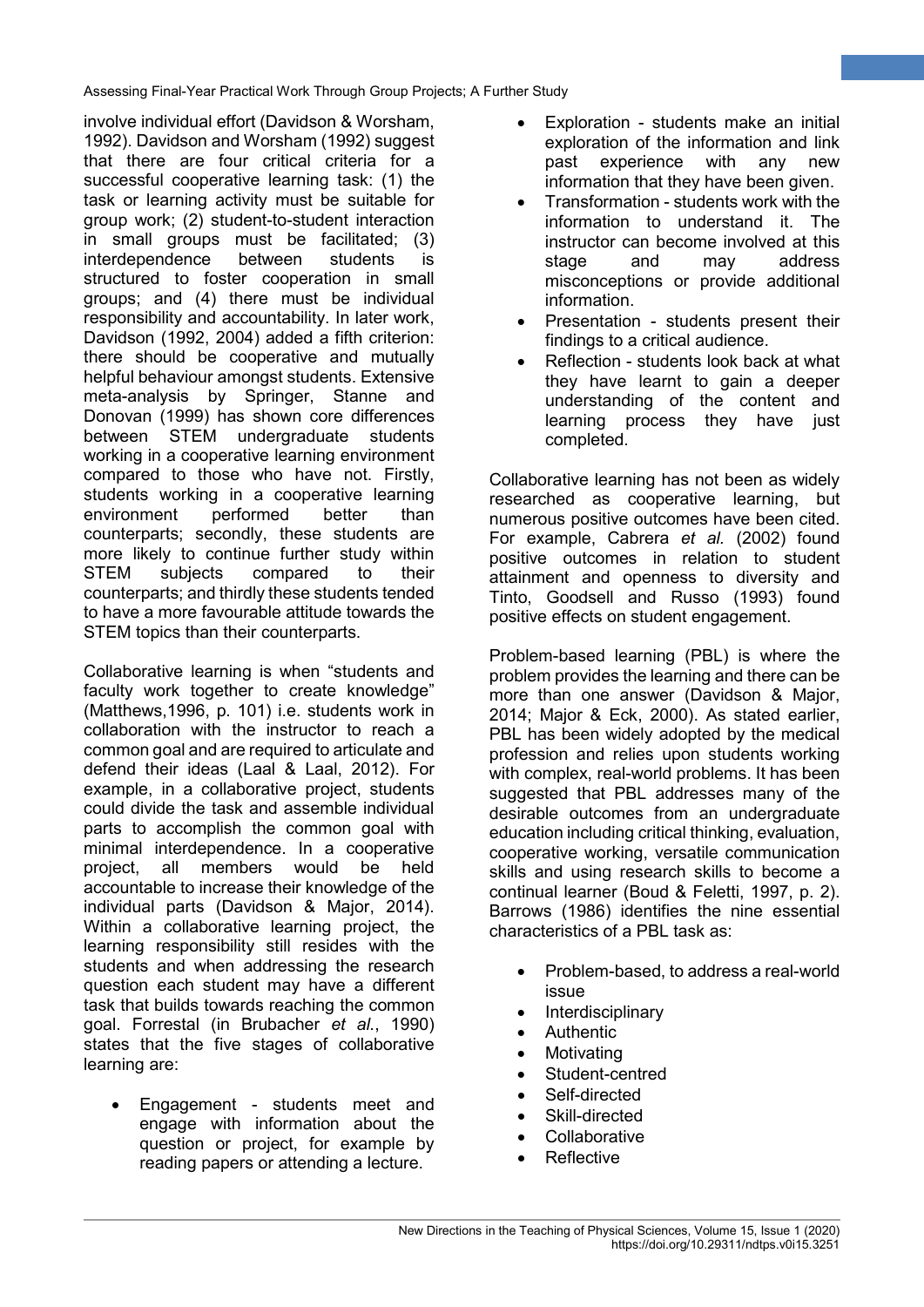The different approaches to group-work outlined above have their advantages and disadvantages, but all have been shown to have a positive effect upon student attainment, engagement and skills development. For a further in-depth discussion of these three approaches, Davidson and Major (2014) provide an excellent review.

#### **Project work during the final year of a BSc Chemistry programme**

The final-year project within a BSc degree programme is often seen as a capstone, where students are able to bring together the knowledge and practical skills developed over their preceding two years of study. During an in-depth review of our degree programme, we realised that the individual research project BSc students completed at the end of their studies was often compromised by students' lack of self-confidence and the limited time in which to collect meaningful and sufficient data; students were not fulfilling their potential. For the reasons outlined above, we believed that the pedagogic advantages, particularly relating to skills development, offered by utilising a group-based project would offer significant benefit to our students. This decision led us to alter the delivery of our final-year research projects to BSc students (Cranwell *et al.*, 2017).

At the start of the project, students were asked to select their preferred area of chemistry (organic, inorganic, physical, analytical) in which to focus the project and they were then grouped thematically under these subdivisions. The projects themselves were not strictly designed such that they were collaborative, cooperative or PBL, and were usually a blend of the three approaches.

Two examples of research projects are outlined below and show two slightly different approaches relating to the freedom that students could have when answering the research question. In 2016/17 one inorganic project related to the development of transition metal complexes that could undergo photooxidation in order to photocleave DNA. In this project, each student had to prepare a different Co(II) complex that could be oxidised, and fully characterise the starting material and products. Students had to work with the academic member of staff and their team-mates to

deduce which complex was the most suitable for combination with DNA, and also had to combine knowledge derived by other team members to answer the question. In this case the research question was pre-defined by the academic member of staff. However, in the project example designated as analytical, students were tasked with deducing the mechanism of the Finkelstein reaction using <sup>1</sup>H NMR spectroscopy. Once students had learnt how to operate the spectrometer and interpret the results they were able to further define their own research question(s) with minimal input from the instructor, (for example if the substrate affected whether the reaction followed an  $S_N1$ or  $S_N$ 2 pathway; the activation energy for each pathway; the rate of reaction). Students worked together to design experiments and discuss the research within their team to answer the question(s) they proposed. This analytical project was repeated in 2017/18, although students decided to investigate different aspects. The project designed as inorganic was led by a different member of staff in 2017/18 and students investigated a different research question.

**3**

Support for the students by staff was as uniform as practicable across the subdivisions over both years (2016/17 and 2017/18), with one member of academic staff leading one or two teams of students however, the nature of each project dictated how much input academic staff were required to have. The student:staff ratio ranged from four to eight students per member of staff, and students were arranged into teams of between three and five. Staff were available to directly supervise students on the days that practical aspects were timetabled (up to 18 hours over 2 days per week, autumn term), and if students required additional support it was made clear that they were able to arrange additional team meetings, but the onus was on the students to arrange these. Support was also available throughout the write-up period (spring term).

The projects available to students in 2016/17 and 2017/18 did vary slightly due to staff availability, but in all cases students completed a project in their preferred research area. Where a similar project had been completed in the previous year students were aware and, if they wished, they used the previous students' work as their own starting-point. When marking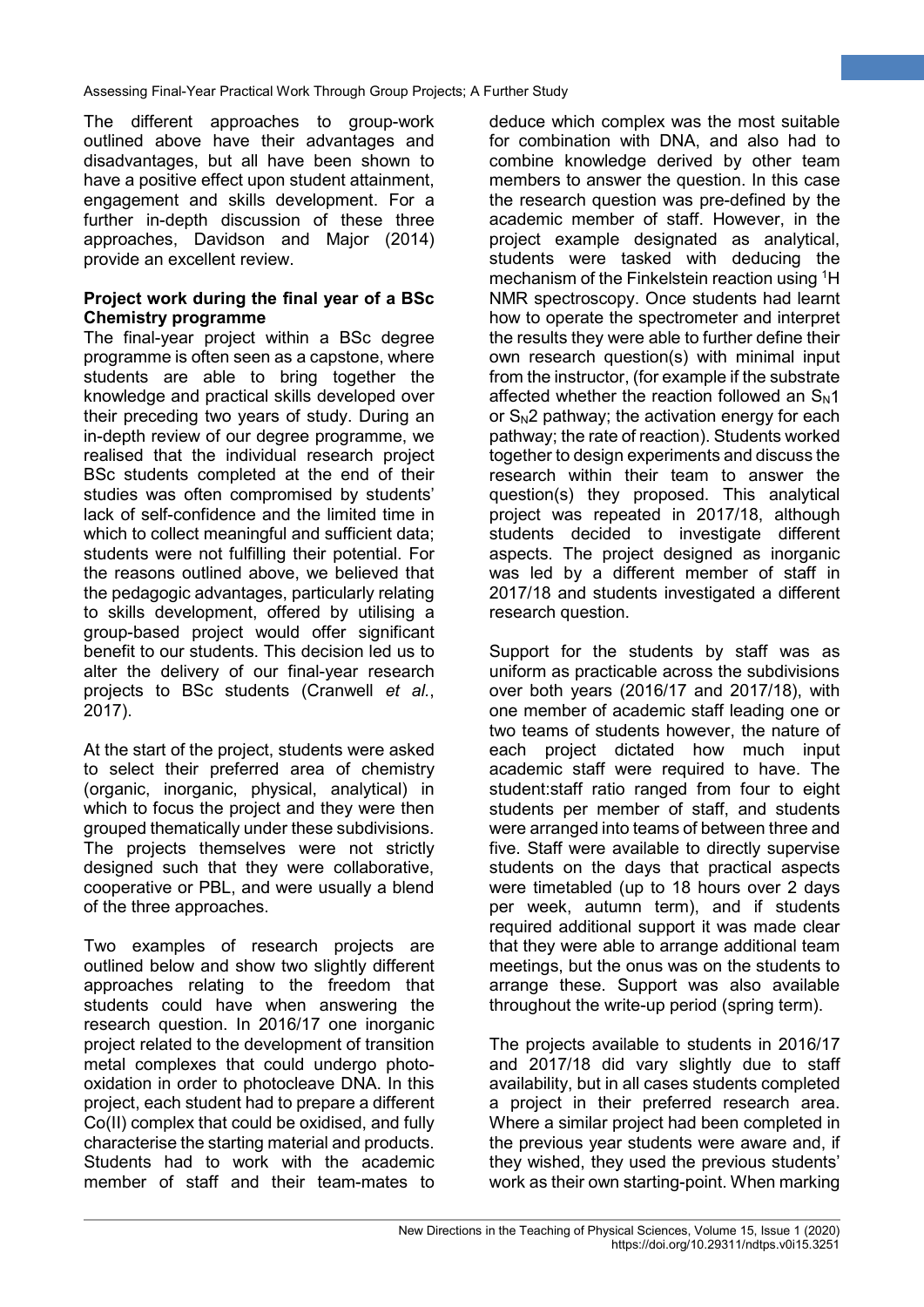the laboratory notebooks, final reports and oral presentations, staff expectations for the quality and volume of work the students produced were in alignment as far as possible between the two cohorts investigated and the area of chemistry (organic, inorganic, physical, analytical) that students were working within. There were no significant differences in student grade outcomes between 2016/17 and 2017/18.

Finally, to prepare students for this mode of assessment in Year 3, during Years 1 and 2 of the BSc degree programme, we ensured that students had already carried out a substantial amount of classroom-based group work and were accustomed to working within, and presenting findings as part of, a team. They had also received training on various aspects of group-work, such as group dynamics and management, group-roles and personality types, and resolving group-working issues.

### **Project timeline and assessment**

Assessment and data collection during the projects comprised two distinct sections. All data collection and practical work was undertaken by students over a 10-week period in the autumn term. In the spring term students completed an assessed group presentation and a written report. In 2016/17, the report was written collectively by the students and a single report was submitted by the whole team. The assessment procedure was changed slightly in 2017/18 following student consultations and module evaluations. In 2017/18, each student wrote an individual report but were able to use data collected by other team members provided it was clear that this was the case. The assessment breakdown was: performance during the project and quality of laboratory notebook, 25%; final project report, 50%; group oral presentation, 25%. The laboratory notebook was assessed by the supervisor, the project report was independently assessed by at least two members of academic staff and the oral presentation was assessed by a team of between three and four members of academic staff, ensuring that the marks allocated were as robust as possible.

### **Research Aim**

The research aim was to report the experiences and attitudes of final-year BSc students towards group-based projects. In addition, students were invited to critically reflect and report on their skills development.

**4**

## **Methods**

Participants in this study were enrolled on the BSc Chemistry, BSc Chemistry with a Year in Industry or BSc Chemistry with Forensics degree programmes at the University of Reading between 2015 and 2018. These are full-time programmes that are each three years in duration. Each study, completed over two academic cycles (2016/17 and 2017/18), was divided into three parts. The first phase of each study, Phase 1, was completed during October 2016 or October 2017, as students were beginning project work. All students were asked about their preconceptions of the groupbased projects using a hand-written questionnaire ( $n = 54$ ). In this stage students were given the key information about the research project. All students signed a consent form. Ethical approval for this preliminary study was granted by the School of Chemistry, Food and Pharmacy Ethics Committee at the University of Reading.

Phase 2 of each study was undertaken in January 2017 or January 2018. Students were asked to reflect upon the practical work that they had undertaken in the group ( $n = 31$ ). The third and final part of each study, Phase 3, was completed in March 2017 or March 2018, and required students to reflect upon the project as a whole, including the presentation and reportwriting aspects ( $n = 39$ ). Students could not be identified through their responses. All data were collected in paper format and then transferred into Excel for thematic analysis.

# **Outcomes**

#### **Phase 1 – Students' prior attitudes towards group-work**

In the first instance, students were asked whether they would prefer to have an individual project or a group project in their final year. Overwhelmingly, 76.5% of students were in favour of a group project. The reasons given for this were predominantly due to the fact that students had previously enjoyed group work, although they were aware of the challenges. Many students cited that by working in a team there were additional people to talk to so more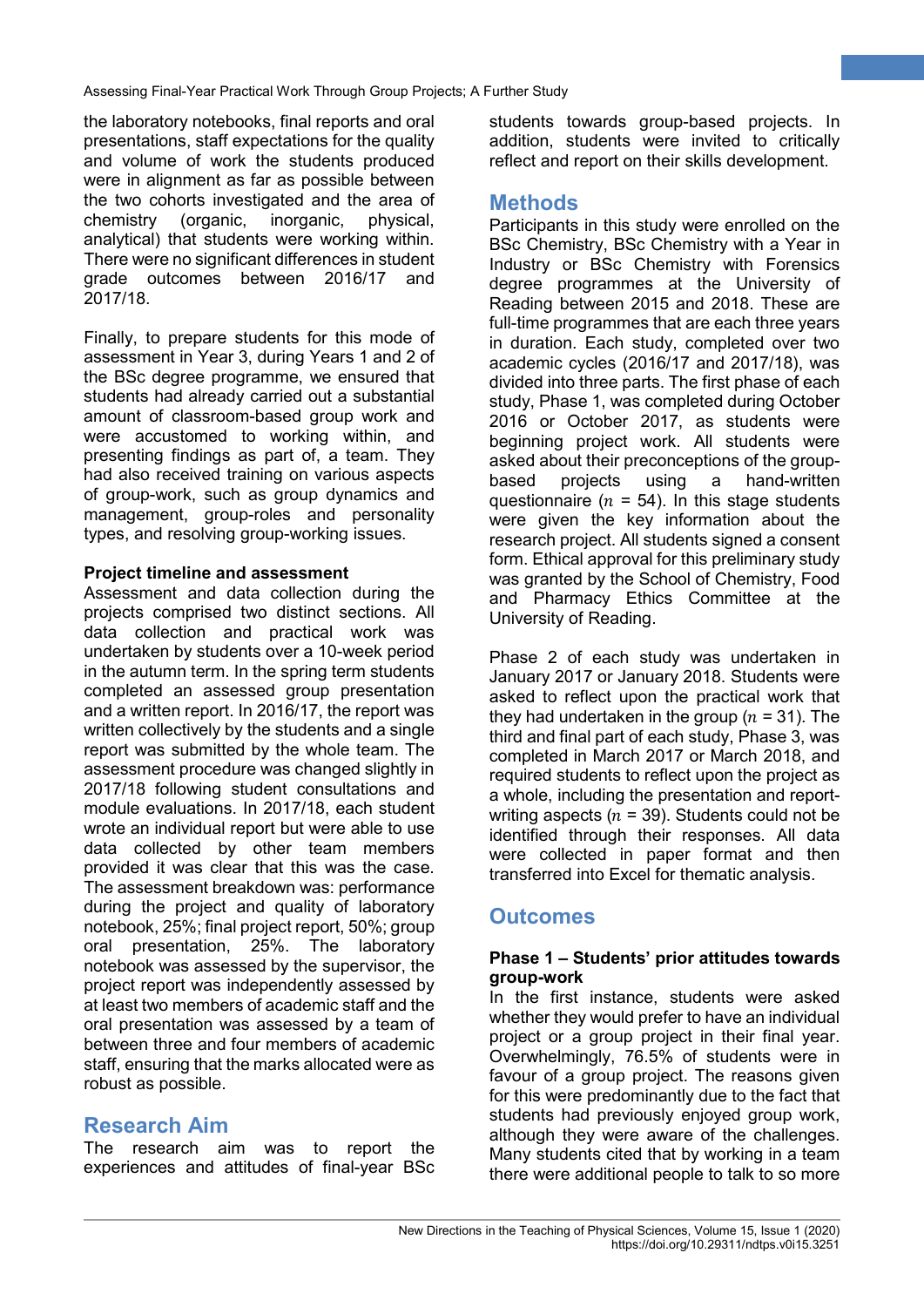ideas could be generated. For example, one student stated "*I prefer working in a team [because I can] discuss other ideas to generate better decisions*". Another strong theme was the perceived additional support provided by team members, and some students thought that completing an individual project rather than a group project would be more stressful. One student stated that an individual project would be "*stressful as I didn't have high grades in Year 2*". One final theme that was consistently mentioned was the development of skills vital for employment, for example the development of team-working skills and communication. When students were asked whether they thought they would be able to fully engage with a research task, despite working within a team rather than individually, the majority of students (91.3%) thought that they would be able to undertake original research and contribute meaningfully to the scientific community.

There were, however, some negative comments surrounding group-work. The most common comments related to the perceived dependence of individual grades and project outcomes on other students' contributions.

#### **Phase 2 – Students' experiences of practical work**

Upon completion of the practical work, students' opinions of their engagement with the project were sought. The vast majority of students (90.5%) "agreed" or "strongly agreed" that they had achieved more by working in a group rather than alone, and (90.5%) "agreed" or "strongly agreed" that they had fully engaged with the project, suggesting that these students were still fully invested in the projects. When asked about the positive aspects of group projects, team-work was most commonly cited as a beneficial outcome, closely followed by shared workload, improvement in practical skills, a larger pool of chemistry knowledge available, support from other team members and more opinions available when problemsolving. Comments included: "*the workload is shared and team members' differing views, suggestions and knowledge helped with progress and understanding*", "*[it was] good to collaborate work to move forward more efficiently*" and "*when [I was] struggling there was a team mate doing a similar reaction to* 

*help*". However, 25% of participants "agreed" or "strongly agreed" that other team members did not pull their weight within the group.

**5**

### **Phase 3 – Post-project reflections**

After submission of all assessments, students were again asked their opinions about the use of group projects rather than individual projects. It should be noted that in spring 2018 there was strike action at the university, which likely negatively impacted upon students' overall satisfaction with the projects. This had particular influence during the write-up period. The length of report that students submitted, and the quantity of results produced, were comparable between 2016/17 and 2017/18. As stated earlier, this was reflected in the grades achieved; there were no significant differences in grade outcomes between 2016/17 and 2017/18.

In 2016/17, 44% of students felt "strongly positive" or "positive" towards their experiences of the group projects overall but preparation of the group report was cited as a negative experience. Issues were ascribed to social loafing and differing opinions regarding time management relating to the submission deadline; some students wanted to complete the report far in advance of the deadline whereas others had a more last-minute approach. One student quoted "*[a major problem was] creative differences with others when writing and presenting the project*" and "*other members of the group did little to no work that contributed the project write-up*". In the second iteration of group projects in 2017/18, 64% of students felt "strongly positive" or "positive" towards their experiences of group projects overall. This positive change in attitude is attributed to the amendments that were made to the procedure for report preparation and assessment, which will be discussed later. We believe that without the strike action, this percentage would have been significantly higher. Despite the overall improvement in student perceptions of the projects (even with strike action), students still cited social loafing and team-member coasting as negative aspects. In addition, variable or insufficient input from the supervisor was also seen as a negative issue.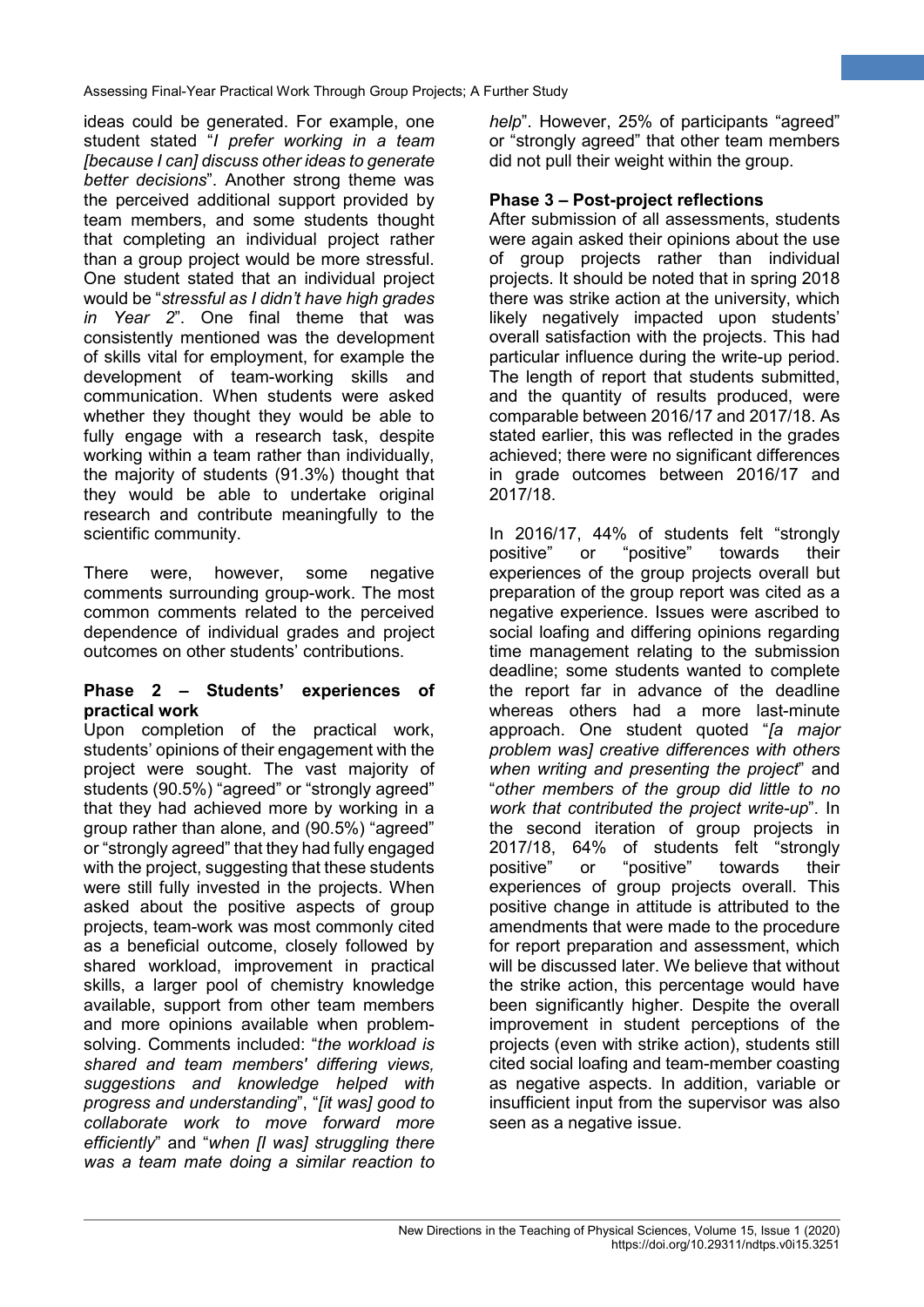| <b>Skills</b>              | Self-identified skills developed<br>(Phase 1, $n = 54$ ; Phase 3, $n = 39$ ) |                         |        |
|----------------------------|------------------------------------------------------------------------------|-------------------------|--------|
|                            | Phase 1 (%)                                                                  | Phase $3$ $\frac{9}{6}$ | Change |
| <b>Analytical skills</b>   | 4.1                                                                          | 0                       | $-4.1$ |
| <b>Communication</b>       | 10.7                                                                         | 9.9                     | $-0.8$ |
| <b>Diplomacy</b>           | 1.7                                                                          | 9.9                     | 8.2    |
| Independence               | 4.1                                                                          | 5.6                     | 1.5    |
| Leadership                 | 2.5                                                                          | 4.2                     | 1.7    |
| Organisation               | 2.5                                                                          | 4.2                     | 1.7    |
| <b>Practical Work</b>      | 11.6                                                                         | 4.2                     | $-7.4$ |
| <b>Presentation skills</b> | 4.1                                                                          | 4.2                     | 0.1    |
| <b>Report writing</b>      | 6.6                                                                          | 4.2                     | $-2.4$ |
| <b>Research skills</b>     | 5.8                                                                          | 11.3                    | 5.5    |
| <b>Team-work</b>           | 27.3                                                                         | 27                      | $-0.3$ |

**Table 1** Phase 1 and Phase 3 "What skills do you think that you will develop/have developed, during this work?"

#### **Problems students encountered**

When students were asked about problems that they might face during the group-based project work in Phase 1, responses could be broadly split into two categories, i.e. intrinsic pressures, and extrinsic pressures. Intrinsic pressures were mainly related to timemanagement and workload rather than worries about undertaking the research project itself. Extrinsic pressures revolved around team dynamic and working with others; issues that they had encountered when working in groups previously. Despite these worries, during Phase 1 the vast majority of students (76.5%) were in favour of completing project work in a group and because students had completed numerous group-work tasks in the preceding two years of their studies they were able to anticipate any potential issues. Importantly, they also knew how to mitigate them.

In Phases 2 and 3, the negative aspects related to the dynamics of working within a team were often cited, for example personality clashes, social loafing, time management issues, issues with the supervisor and reliance on others for contributions. Quotes included "*team members can be hard to organise sometimes, or people may not want to do the work together*", "*[it was] difficult finding a time when all [team members] are free*" and "*[I] have to rely on others to being as committed to the project*". However, students were still positive overall about their experiences. It should be noted that the Phase 3 data collection point

occurred just after the majority of project assessment had taken place. We believe that some of the negative aspects of group-work were mitigated by peer assessment that was used to adjust students' overall final grades (Sharp, 2006). Students were broadly in favour of the use of peer assessment (87% in favour;  $n = 38$ ) as a tool for rewarding input and penalising free-riders.

**6**

### **Skills development**

In Phases 1 and 3, students were asked to identify the skills they thought they would develop, or had developed, during the project. The results from these questions are given in Table 1. In Phase 1, 27.3% of participants students identified "team-working" as the skill that they would develop the most during the research project. This was closely followed by practical work (11.6%) and communication skills (10.7%). Other skills that may be associated with team-work, for example leadership and diplomacy were only cited by 2.5% and 1.7% students, respectively. Students were vague or uncertain of later skills they may develop, such as report writing (6.6%), research skills (5.8%), presentation skills (4.1%), independence (4.1%), time management (4.1%) and problem solving (3.3%).

In Phase 3, team-work was still the most prolific self-identified skill (27%), and research skills (11.3%), communication skills (9.9%) and diplomacy (9.9%) the next most regularly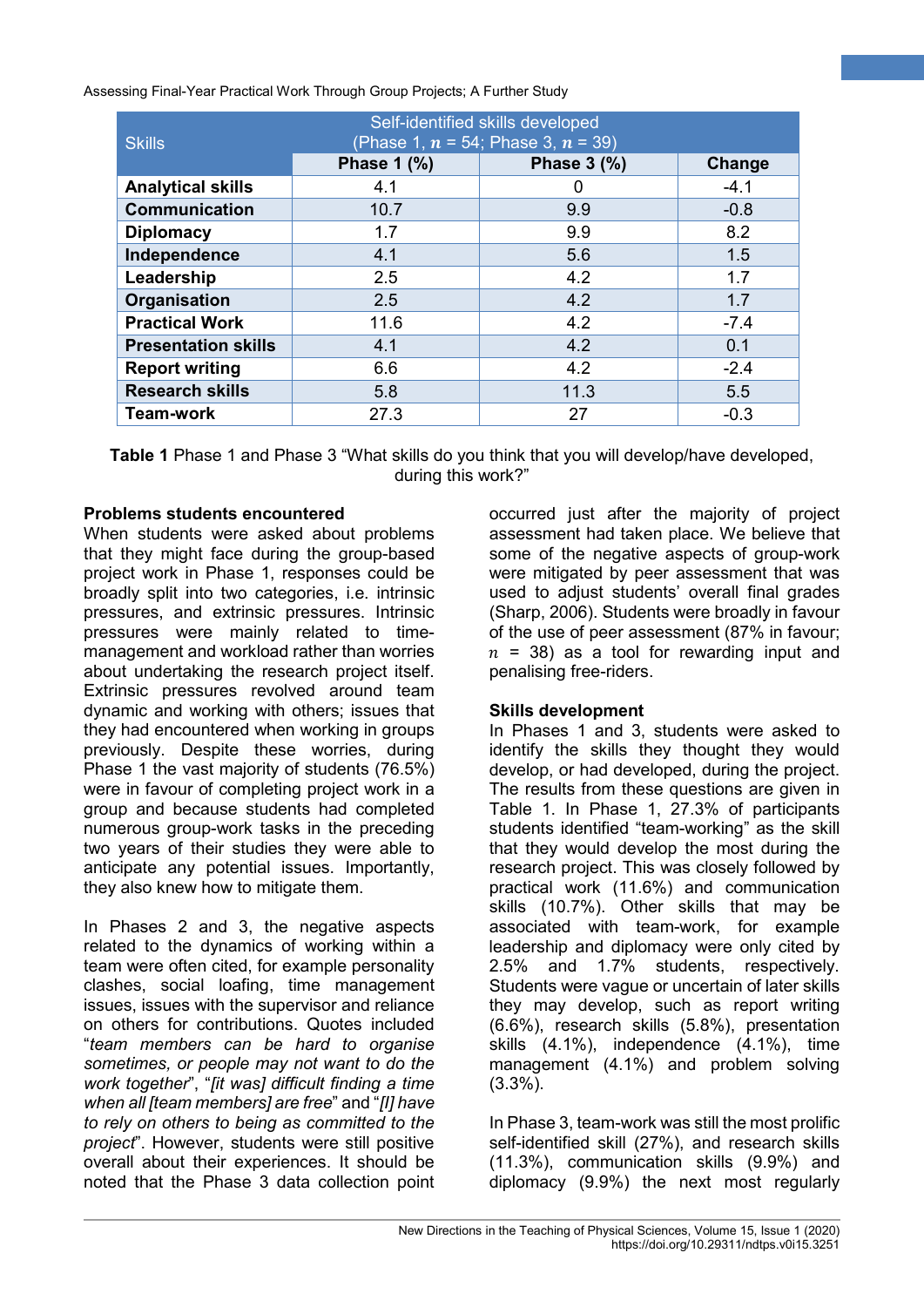identified. Interestingly, the change in students self-identifying practical work as a skill developed had declined by 7.4% between Phase 1 and Phase 3. No students identified having developed analytical skills in Phase 3, and worryingly there was a 2.4% decline in students self-identifying report-writing skills as being improved, which is contrary to our expectations as the report represents a substantial part of the overall assessment.

At the end of Phase 3, all students agreed that completing project work within a group had a positive impact upon their future career options. They were aware that in future employment they would be likely to be working within a team, or may be asked about their experiences of team-work as part of an interview process.

# **Conclusions and Recommendations**

In conclusion, the implementation of groupprojects into the final year of our BSc programmes was successful and students were satisfied with the outcomes. Students were broadly in favour of working as part of a team in their final year project both before the project started and after all assessment was completed. Reasons for this positive outlook included the support of team-members, the generation of more ideas, and that students could learn from each other. In general, students believed that they had achieved more by working in a group rather than working alone because they were able to work together to collect data and felt like they were contributing to original research. Students also realised that working in a team could be beneficial when looking for employment, and could provide a discussion point in job interviews. The negative aspects of working within a team were mainly related to issues with social loafing. However, they anticipated these issues and were willing to work around them.

Generally, students felt most positive about group projects before the projects started and upon completion of the practical work, but some negativity was seen after students had submitted their final reports. In 2016/17 this was clearly related to the design of the assessment, whereas in 2017/18 this was likely related to the perceived lack of support

during the assessment and external circumstances due to industrial action. Amending the assessment task to an individual report rather than a group report was seen as a positive outcome, and is strongly recommended. It should also be noted that the supervisor has a large impact upon student perceptions, particularly in the later stages of the year when students are completing their<br>assessment. It is recommended that recommended that supervisors provide strong leadership and guidance for students and are able to provide support where necessary, particularly in relation to writing the report. We recommend allowing students to undertake peer assessment of others' performance.

**7**

Finally, throughout the project students believed that the main skill that they developed was team work and that team-working skills would have a positive impact when looking for employment upon graduation. Concerningly, however, students did not perceive that their report writing skills had improved. We recommend that students are provided with additional opportunities to seek help with the report-writing process.

### **References**

Barrows, H.S. (1986). *A taxonomy of problembased learning methods*. Medical Education, 20, 481–486. DOI: 10.1111/j.1365- 2923.1986.tb01386.x

Boud, D., & Feletti, G. (1997). *The challenge of Problem-Based learning*. London, UK: Kogan Page

Brubacher, M., Payne, R. & Rickett, K. (Eds.) (1990). *Perspectives on small group learning: Theory and practice*. Oakvale, Ontario: Rubicon.

Burke, A. (2011). *Group Work: How to Use Groups Effectively.* The Journal of Effective Teaching, 11, 87–95.

Cabrera, A.F., Crissman, J.L., Bernal, E.M., Nora, A., Terenzini, P.T. & Pascarella, E.T. (2002). *Collaborative learning: Its impact on college students' development and diversity.*  Journal of College Student Development, 43, 20–34.